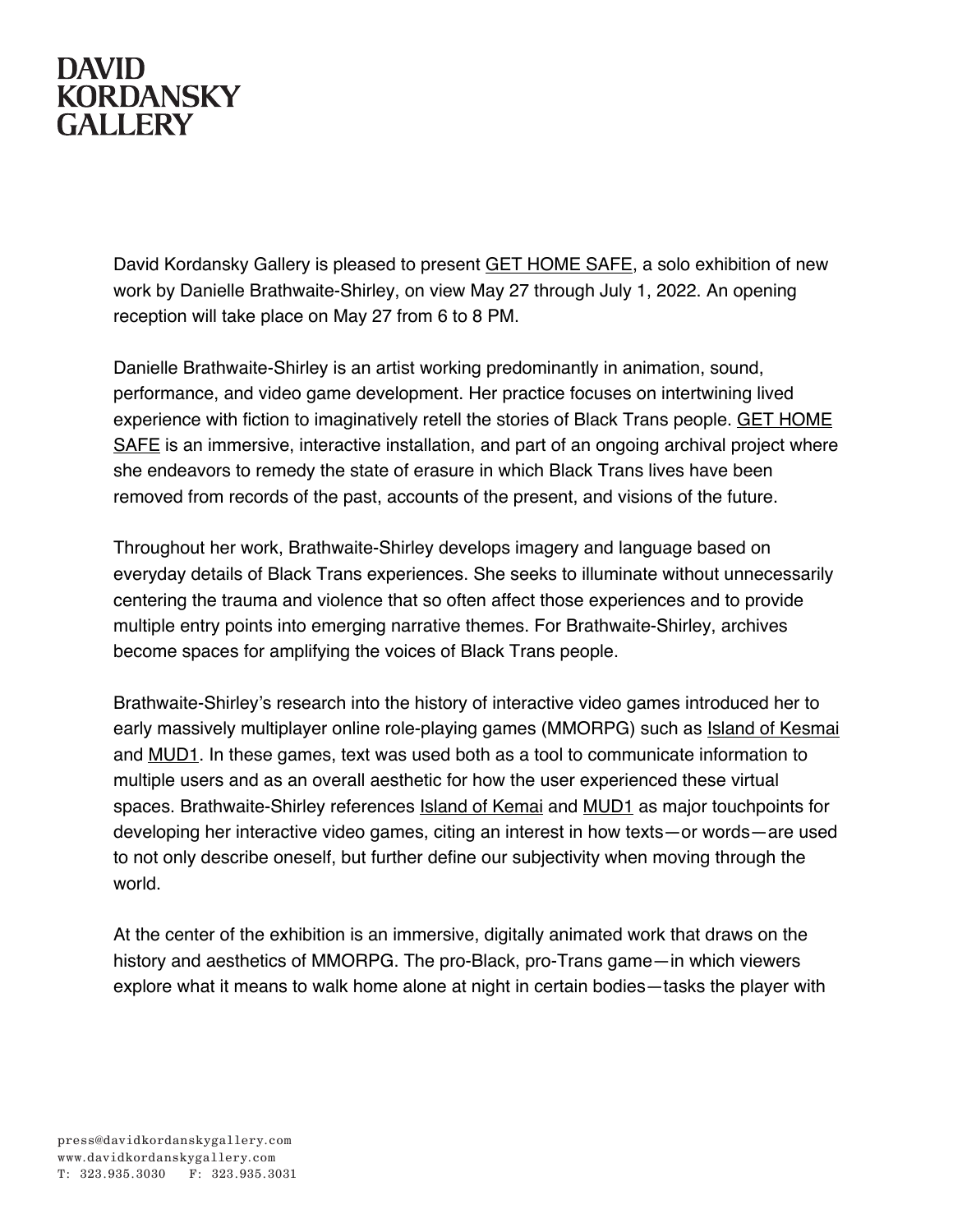## **DAVID KORDANSKY GALLERY**

guiding the on-screen protagonist through a desolate cityscape. Prompts that elicit viewers to acknowledge their association with privileged identities—such as white, hetero, ablebodied, and/or cisgender—become important points of connection. Interactivity is also a key conceptual element, with viewers asked to take an active role in deciding how the narrative unfolds.

Eliciting a felt sense of responsibility is a key component of Braithwaite-Shirley's work. Thus, her primary medium is the audience and its actions, decisions, and behavior as they unfold within the spaces of her digital and physical environments. The game is rendered in low poly graphics, with text occasionally positioned across the various bodies that appear on-screen and underscoring the thematics at play. As scenes shift based on decisions taken by the player, alerts show up when chosen actions cause harm to the very figure they are intended to protect. Subtle inactions, such as inert stillness, are called out— often with a reminder that inaction is a form of complicity.

Also included in GET HOME SAFE are text-based drawings created by printing red letters on black acrylic panels that further explore the power of text as an engine to further define and communicate Black Trans existence. The red is similar to the color of blood, emphasizing the vital energies at stake and the intimacy they make possible. Mounted on custom wallpaper covering the entirety of the gallery and featuring images of the Kerry James Marshall portrait, A Portrait of the Artist as a Shadow of His Former Self (1980), the panels are components of a world-encompassing vision that has ramifications for every facet of life in the twenty-first century. This vision includes, most importantly, the negotiation of ever-shifting lines between individual storytelling and collective community-building.

Situated throughout GET HOME SAFE are video portraits composed using motion capture data, which records the movement of objects and people. Here, Braithwaite-Shirley records data from Black Trans people and converts the data into text which, in turn, gives the human form in these works a new, readable body. The portraits speak to visitors of the